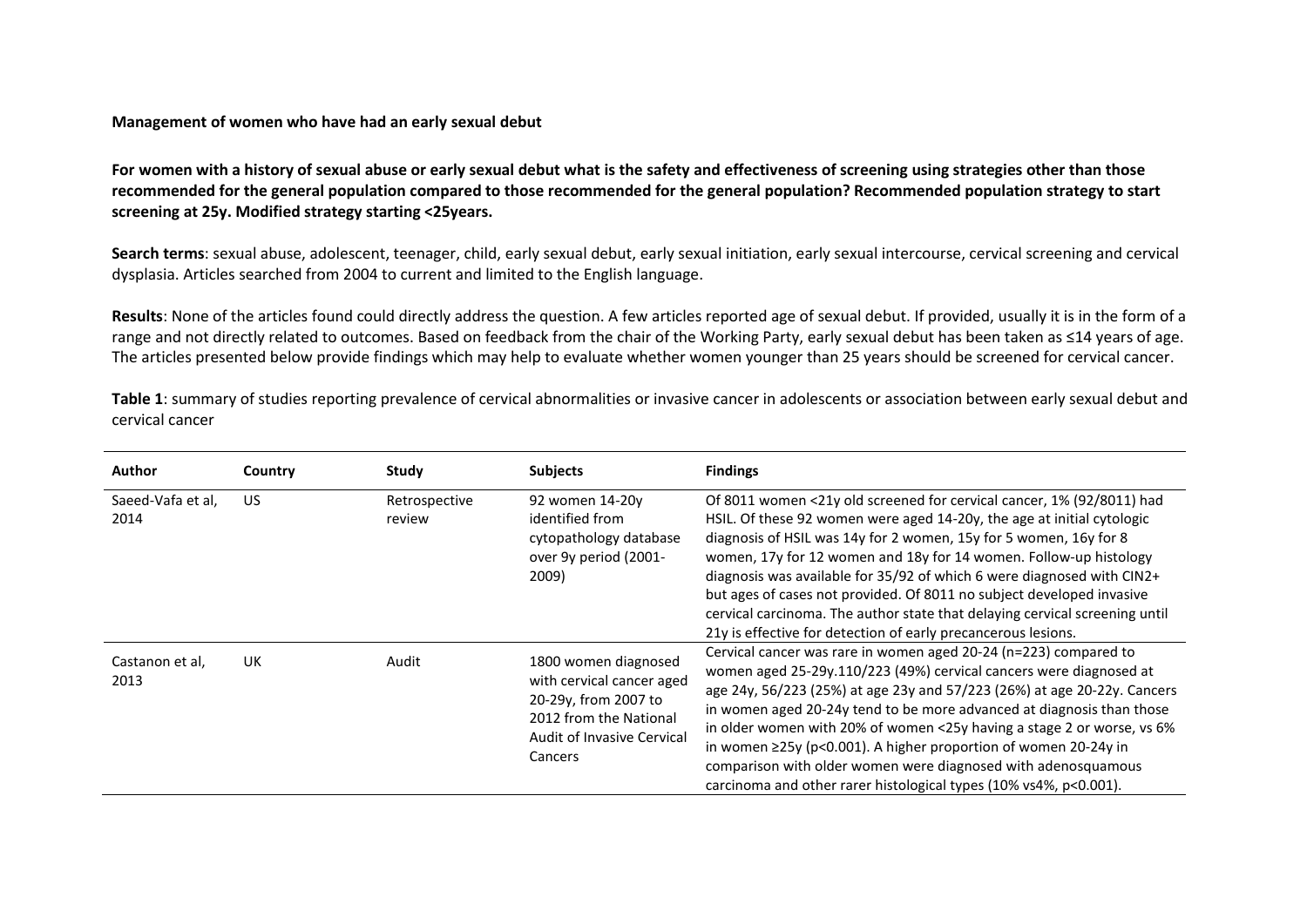| Bernard et al,<br>2012 | US | Longitudinal data<br>analysis | Data from 1999-2008<br>from 2 federal cancer<br>surveillance programs<br>covering 92% of the US<br>population | Up to age 14y incidence rates of invasive cervical carcinoma were close to<br>zero. Rates increased to 0.15/100,000 females among those 15-19y; rates<br>for this age group have remained unchanged for nearly 40y. On average<br>14 carcinomas (6 squamous cell, 5 glandular and 3 unspecified) were<br>diagnosed per year among those aged 15-19y (based on 2.7 million pap<br>tests or 194,113 pap tests/carcinoma detected) |
|------------------------|----|-------------------------------|---------------------------------------------------------------------------------------------------------------|---------------------------------------------------------------------------------------------------------------------------------------------------------------------------------------------------------------------------------------------------------------------------------------------------------------------------------------------------------------------------------------------------------------------------------|
|------------------------|----|-------------------------------|---------------------------------------------------------------------------------------------------------------|---------------------------------------------------------------------------------------------------------------------------------------------------------------------------------------------------------------------------------------------------------------------------------------------------------------------------------------------------------------------------------------------------------------------------------|

**Table 1:** continuation

| Author                                                                                                         | Country                   | Study                                | <b>Subjects</b>                                                                                                                                                               | <b>Findings</b>                                                                                                                                                                                                                                                                                                                                                                                                                                                                                                                                                                                                                                                                                                         |
|----------------------------------------------------------------------------------------------------------------|---------------------------|--------------------------------------|-------------------------------------------------------------------------------------------------------------------------------------------------------------------------------|-------------------------------------------------------------------------------------------------------------------------------------------------------------------------------------------------------------------------------------------------------------------------------------------------------------------------------------------------------------------------------------------------------------------------------------------------------------------------------------------------------------------------------------------------------------------------------------------------------------------------------------------------------------------------------------------------------------------------|
| International<br>Collaboration of<br>Epidemiological<br>Studies of<br><b>Cervical Cancer</b><br><b>Studies</b> | Multiple                  | Meta-analysis                        | Data from 21 studies<br>including 10,773 women<br>with invasive cervical<br>carcinoma, 4,688<br>CIN3/carcinoma in situ,<br>and 29,164 women<br>without cervical<br>carcinoma. | The relative risk for invasive cervical carcinoma at age of first intercourse<br>at ≤14 years versus ≥25 years, was 2.05 (95% CI, 1.54-2.73) and for CIN3 it<br>was 2.03 (95% CI, 1.41-2.91) after adjusting for age, study, lifetime<br>number of sexual partners and additional reproductive factors. However,<br>the relative risk for invasive cervical carcinoma in women aged ≤14 years<br>at first intercourse was very similar to that in women aged 16-18 at first<br>intercourse, who likely represent a more relevant comparator in terms of<br>the risk of the Australian female population [median age at first<br>intercourse in Australia is 16-17 years (Rissel et al, 2014; Rissel et al,<br>$2003$ ]. |
| Louie et al, 2009                                                                                              | 8 developing<br>countries | Pooled IARC case-<br>control studies | 1864 invasive cervical<br>carcinomas (ICC) and<br>1719 controls                                                                                                               | A pooled analysis of case control studies found that compared to women<br>with an age at $1^{st}$ sexual intercourse of $\geq$ 21y the odds ratio of ICC was<br>2.31(95%CI 1.85-2.87) for those with an age of $1st$ sexual intercourse at<br>≤16y. The increased risk was irrespective of lifetime number of sexual<br>partners. The authors state that the data show a possible additional<br>increase in risk of ICC when the early event of $1st$ sexual intercourse is<br>shortly followed by a pregnancy.                                                                                                                                                                                                         |
| Moscicki et al,<br>2008                                                                                        | <b>US</b>                 | Prospective study                    | 622 women 13-24y with<br>abnormal cytology<br>results of LSIL, HSIL,<br>ASCUS/hrHPV+ve, ASC-<br>H (Years 2002-6)                                                              | CIN3 was found in 6.6% of the 622 women with abnormal cytology results<br>and no cancers were detected. The authors state that the rate of CIN3<br>among this group of adolescents was less than half of that reported for<br>adult females with abnormal cytology results (estimated to range between<br>10-16%).                                                                                                                                                                                                                                                                                                                                                                                                      |
| Case et al, 2004                                                                                               | <b>US</b>                 | Retrospective<br>review              | 517 women 14-21y with<br>biopsy proven CIN AND<br>follow-up identified from                                                                                                   | Adolescent referred for colposcopy and biopsy (if lesions were identified)<br>after 3 consecutive cytologies of ASC-US, ASC-US/HPV+ve, LSIL, HSIL or<br>AGC. Median age of sexual activity was 15y and median age of cohort was                                                                                                                                                                                                                                                                                                                                                                                                                                                                                         |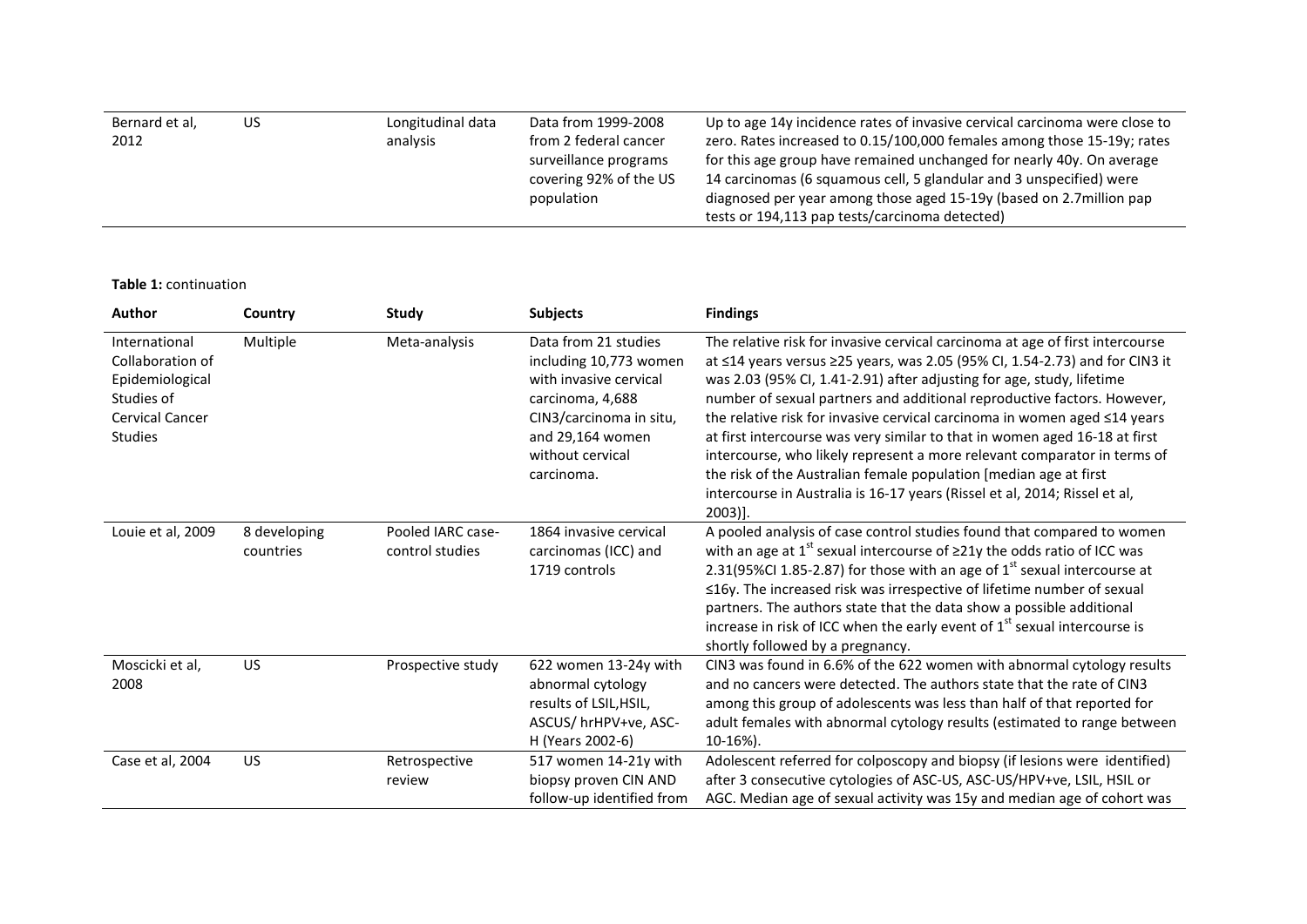| colposcopy database<br>from 1992-2004 | 19y. The rate of CIN2/3 in patients with persistent ASCUS, LSIL and HSIL<br>was 35%, 36% and 50%, respectively. No cases of invasive cancer were<br>identified. |
|---------------------------------------|-----------------------------------------------------------------------------------------------------------------------------------------------------------------|
|                                       |                                                                                                                                                                 |

Abbreviations: AIS: adenocarcinoma in situ; ASC-US: atypical squamous cells of undetermined significance; AGC: atypical glandular cells; CIN: cervical intraepithelial neoplasia, HSIL: high grade squamous intraepithelial lesions; LEEP: loop electrosurgical excisional procedure; LSIL: low-grade squamous intraepithelial lesions; ICC: invasive cervical carcinoma; y: years

**Table 2:** summary of studies reporting the natural history of cervical lesions in adolescents with abnormalities

| Author                   | Country       | Study                                                           | <b>Subjects</b>                                                                                                                             | <b>Findings</b>                                                                                                                                                                                                                                                                                                                                                                                                                                                                                                                                                                   |
|--------------------------|---------------|-----------------------------------------------------------------|---------------------------------------------------------------------------------------------------------------------------------------------|-----------------------------------------------------------------------------------------------------------------------------------------------------------------------------------------------------------------------------------------------------------------------------------------------------------------------------------------------------------------------------------------------------------------------------------------------------------------------------------------------------------------------------------------------------------------------------------|
| Wilkinson et al,<br>2015 | New Zealand   | Retrospective<br>cohort                                         | 123 women <20y and<br>539 women ≥20y with a<br>diagnosis of CIN1 or CIN2<br>$(total n=662)$                                                 | Women identified from database of 2 colposcopy units and follow-up data<br>identified to determine recurrence of HG lesions. In the <20y group, 32<br>cases (31%) of CIN2 spontaneously regressed, 45 cases of CIN2 were<br>treated and 46 cases of CIN1 were conservatively managed. After 2y, there<br>was no significant difference in the risk of development of HG<br>abnormalities between the CIN1 group and the group of women with CIN2<br>which spontaneously regressed.                                                                                                |
| Moscicki et al,<br>2010  | <b>US</b>     | Prospective study                                               | 95 women aged<br>$13-24y$ with<br>histologically confirmed<br>CIN <sub>2</sub>                                                              | Women were followed up at 4 month intervals. 38% cleared by 1 year,<br>63% by year 2 and 68% by year3. 15% of women progressed by year 3.<br>HPV16/18 persistence and status at last visit was associated with<br>progression. The authors state that the high regression rate of CIN2<br>support clinical observation in young women.                                                                                                                                                                                                                                            |
| Monteiro et al,<br>2010  | <b>Brazil</b> | Cohort study, partly<br>retrospective and<br>partly prospective | 147 sexually active<br>females 11-19 years old<br>with cervical<br>intraepithelial lesions                                                  | Group split in 2, women who had biopsy and those who did not. Follow-up<br>every 6m. New smears taken at 12 and 24m after diagnosis of CIN lesions.<br>Median time from sexual debut to atypical cytopathology was 12m and<br>8.2% had a diagnosis of HSIL from their 1 <sup>st</sup> smear. After 2y of FU,<br>regression was observed in 91% of women with ASCUS cytology, 64% of<br>women with LSIL cytology and 50% of women with HSIL cytology. In the<br>biopsy group, 59.4% of women with CIN1 and 71.4% with CIN2 regressed<br>while 3.1% progressed from CIN1 to CIN2/3. |
| Fuchs et al, 2007        | US            | Retrospective<br>cohort                                         | 93 women <21y of which<br>12 were <16y, 38 were<br>17-19y and 43 were 20-<br>21y) with biopsy<br>confirmed CIN2,<br>identified from colposc | 5/12 women aged <16y were referred to colposcopy for HSIL, 5/12 for LSIL<br>and 2 for ASC-US. Colposcopy confirmed CIN2 lesions in 7 cases and<br>CIN1/2 lesions in 5 cases. No CIN3 or invasive carcinoma cases were found.<br>6 women decided on treatment and 6 women had conservative<br>management with 4-6m follow-up. Compared to the other age groups,<br>women <16y experienced disease regression at a faster rate. Within 2                                                                                                                                            |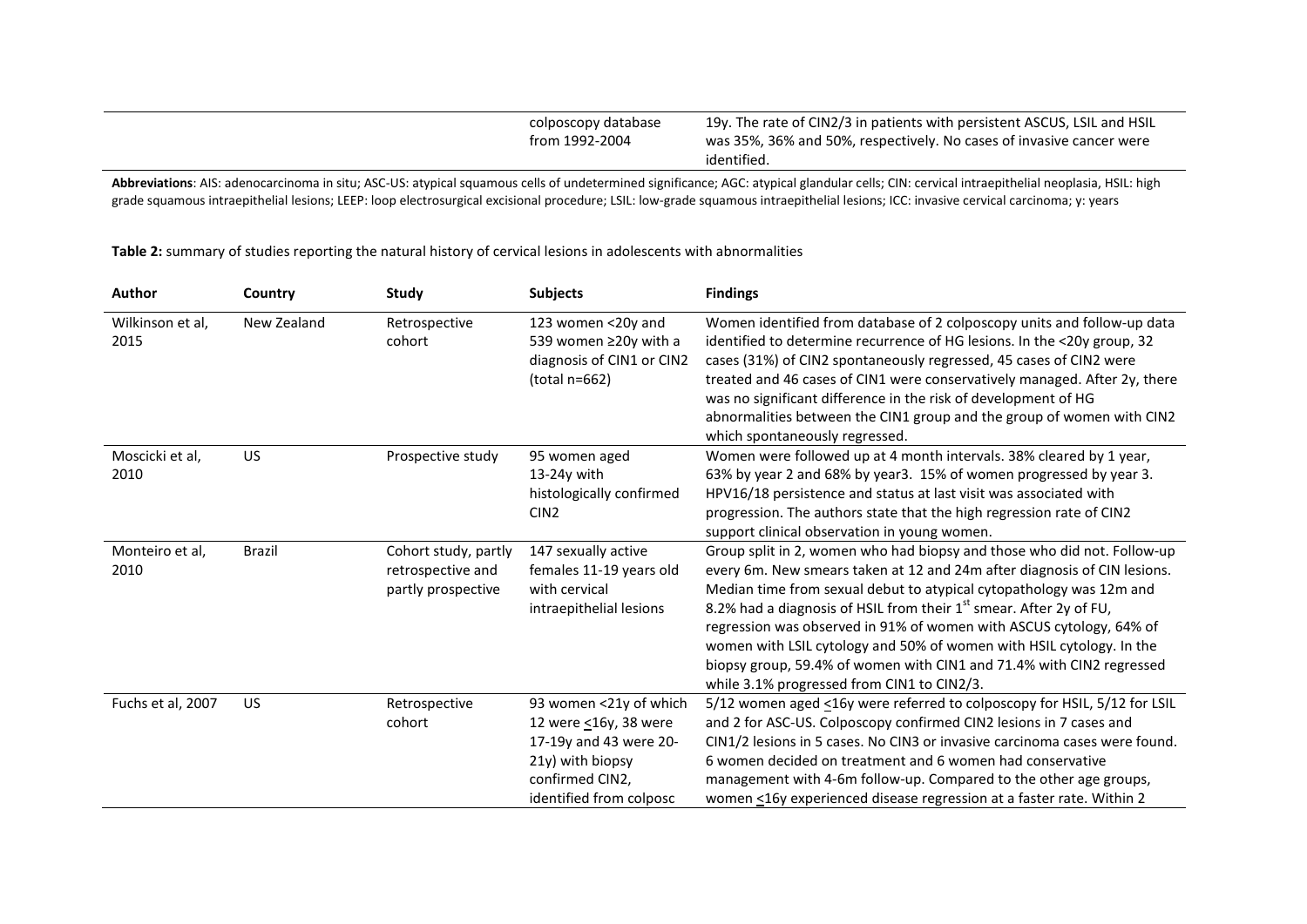|                       |             |                           | database                                                                                                                                                                                                               | years of follow-up, 75% of women <16y experienced regression of their<br>lesions.                                                                                                                                                                                                                                                                                                                                                                                                                   |
|-----------------------|-------------|---------------------------|------------------------------------------------------------------------------------------------------------------------------------------------------------------------------------------------------------------------|-----------------------------------------------------------------------------------------------------------------------------------------------------------------------------------------------------------------------------------------------------------------------------------------------------------------------------------------------------------------------------------------------------------------------------------------------------------------------------------------------------|
| Sykes et al, 2005     | New Zealand | Retrospective<br>review   | 243 women aged 15-19y<br>identified from<br>colposcopy database of<br>1 hospital                                                                                                                                       | Of the 243 women, 2x15y olds were referred with LGSL/ASCUS, 11x16y<br>olds with LGSL/ASC-US and 1 with HGSL and 30x17y olds with LGSL/ASC-<br>US and 7 with HGSL. Following colposcopy, only one 17 year old girl had<br>biopsy proven CIN3. 6x17y olds and 4x15y olds had biopsy proven CIN2.<br>The authors state that screening teenage women results in invasive<br>investigations and treatment without proven benefit.                                                                        |
| Massad et al,<br>2005 | US          | Retrospective<br>analysis | 211 teenagers aged 14-<br>19y referred to<br>colposcopy for abnormal<br>cytology                                                                                                                                       | The group of women included of 2x14y olds, 18x15y olds and 23x16 year<br>olds. After colposcopy and biopsy, CIN3 was confirmed in one 15 year old<br>and one 16 year old, none of which were referred for HGSIL. CIN2 was<br>found in 3x16y olds and 1x15y old while the other women had CIN1 or<br>less. No cancers were found. HG lesions were confirmed in 15% of the 211<br>teenagers. Based on their results the authors question the utility of<br>cervical cancer screening among teenagers. |
| Wright et al, 2005    | US          | Retrospective             | 477 women 12-18y old,<br>with $1st$ cytologic<br>diagnosis. 422 with LSIL<br>and 55 with HSIL<br>identified from<br><b>Washington University</b><br>Hospital's cytopathology<br>database with follow-up<br>information | The HSIL cohort included 1x 12 year old, 1x 13 year old, 1x 14 year old,<br>4x15 year olds, 7x16 year olds18x17 year olds and 23x18 year olds, After a<br>median follow-up of 16m, 50.9% of the cases with an initial HSIL pap<br>results were found to have a high-grade abnormality. After 12m within the<br>study, 24% had biopsy confirmed CIN3 and after 36m the rate of<br>progression to CIN3 increased to 31%. However, age-specific data was not<br>provided.                              |

Abbreviations: ASC-US: atypical squamous cells of undetermined significance; CIN: cervical intraepithelial neoplasia, HGSIL: high grade squamous intraepithelial lesions;; FU: follow-up; LGSIL: low-grade squamous intraepithelial lesions; y: years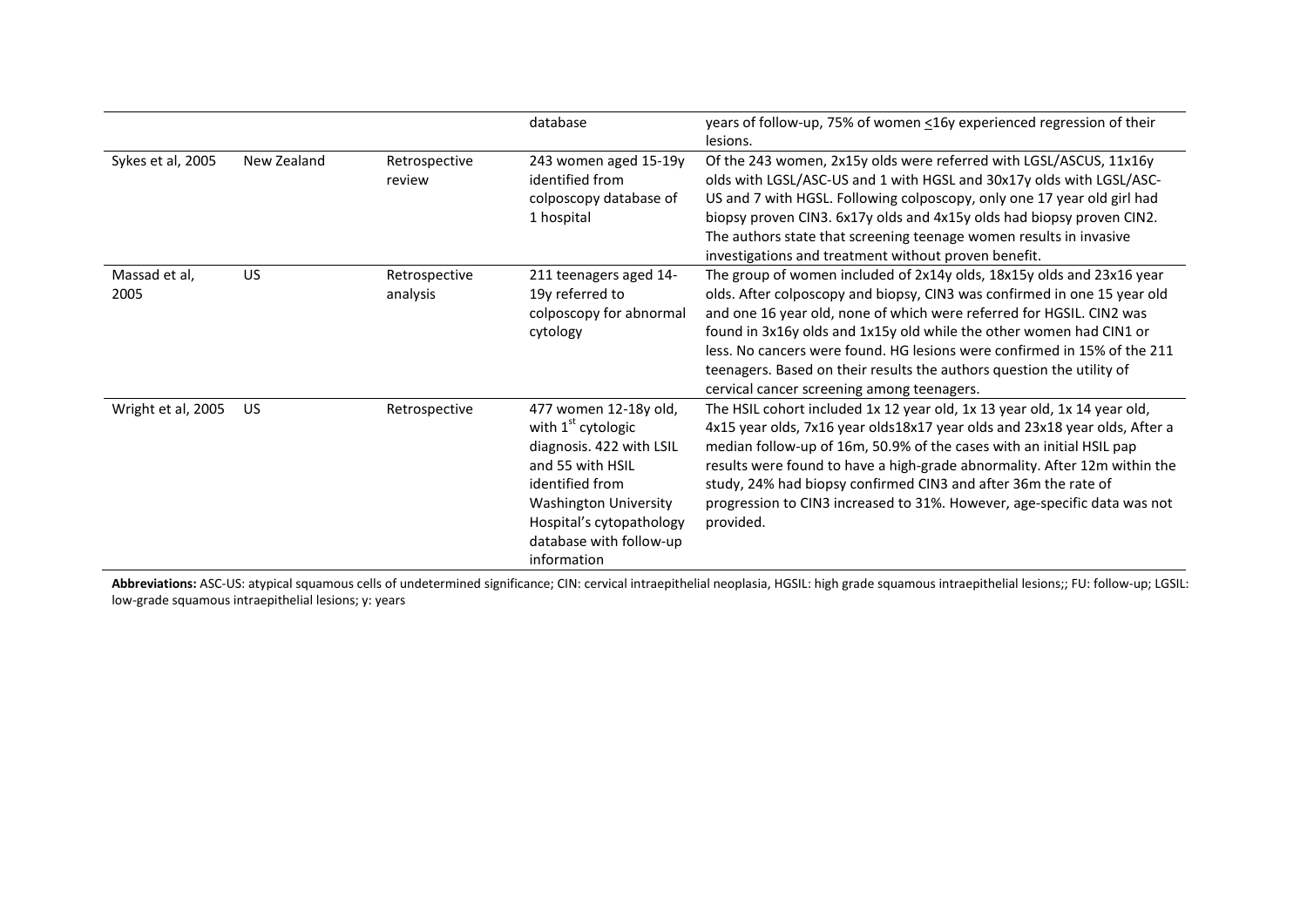| <b>Author</b>       | Country                                                                                                | Study                           | <b>Subjects</b>                                                                                                            | <b>Findings</b>                                                                                                                                                                                                                                                                                                                                                                                                                                                                                                                                               |
|---------------------|--------------------------------------------------------------------------------------------------------|---------------------------------|----------------------------------------------------------------------------------------------------------------------------|---------------------------------------------------------------------------------------------------------------------------------------------------------------------------------------------------------------------------------------------------------------------------------------------------------------------------------------------------------------------------------------------------------------------------------------------------------------------------------------------------------------------------------------------------------------|
| Insinga et al, 2011 | Various but most<br>participants from<br>North America,<br>followed by South<br>and Central<br>America | Placebo arm of<br>vaccine study | From 676 women aged<br>16 to 23, HPV16<br>infections were detected<br>in 273 women and<br>HPV18 infections in 113<br>women | Women underwent cytology and cervical swab for PCR testing for HPV<br>types at 6 month intervals for up to 4 years. Most incident HPV infections<br>cleared without detection of CIN at 36m (67.4% of HPV16 infections;<br>76.8% of HPV18 infections). Within 36m the probability of progression to<br>CIN1 was 17.9%; to CIN2 7.6% and CIN3 1.7% for HPV16. For HPV18 the<br>respective figures were 16.7%, 4% and 0%. Figures also provided for<br>HPV31/33/35/45/52/58/59. Age-specific data was not provided.                                             |
| Brown et al, 2005   | US.                                                                                                    | Prospective cohort              | 60 adolescents aged 14-<br>17 years attending 1 of 3<br>primary care clinics                                               | Girls were followed up for 2.2 years during which clinicians obtained<br>cervical swabs and subjects themselves obtained vaginal swabs all tested<br>for HPV. High risk HPV types were detected in 39% of specimens. During<br>the study period 49/60 girls tested positive for HPV, cumulative incidence<br>82%. Median duration of persistence of HPV infection was 168 days.<br>Abnormal cervical cytology results occurred in 37% of women but only 1<br>girl developed HGSIL abnormality during the study period. Age-specific<br>data was not provided. |

**Table 3:** summary of studies reporting the natural history of cervical lesions in adolescents without abnormalities

**Abbreviations:** CIN: cervical intraepithelial neoplasia, HGSIL: high grade squamous intraepithelial lesions; y: years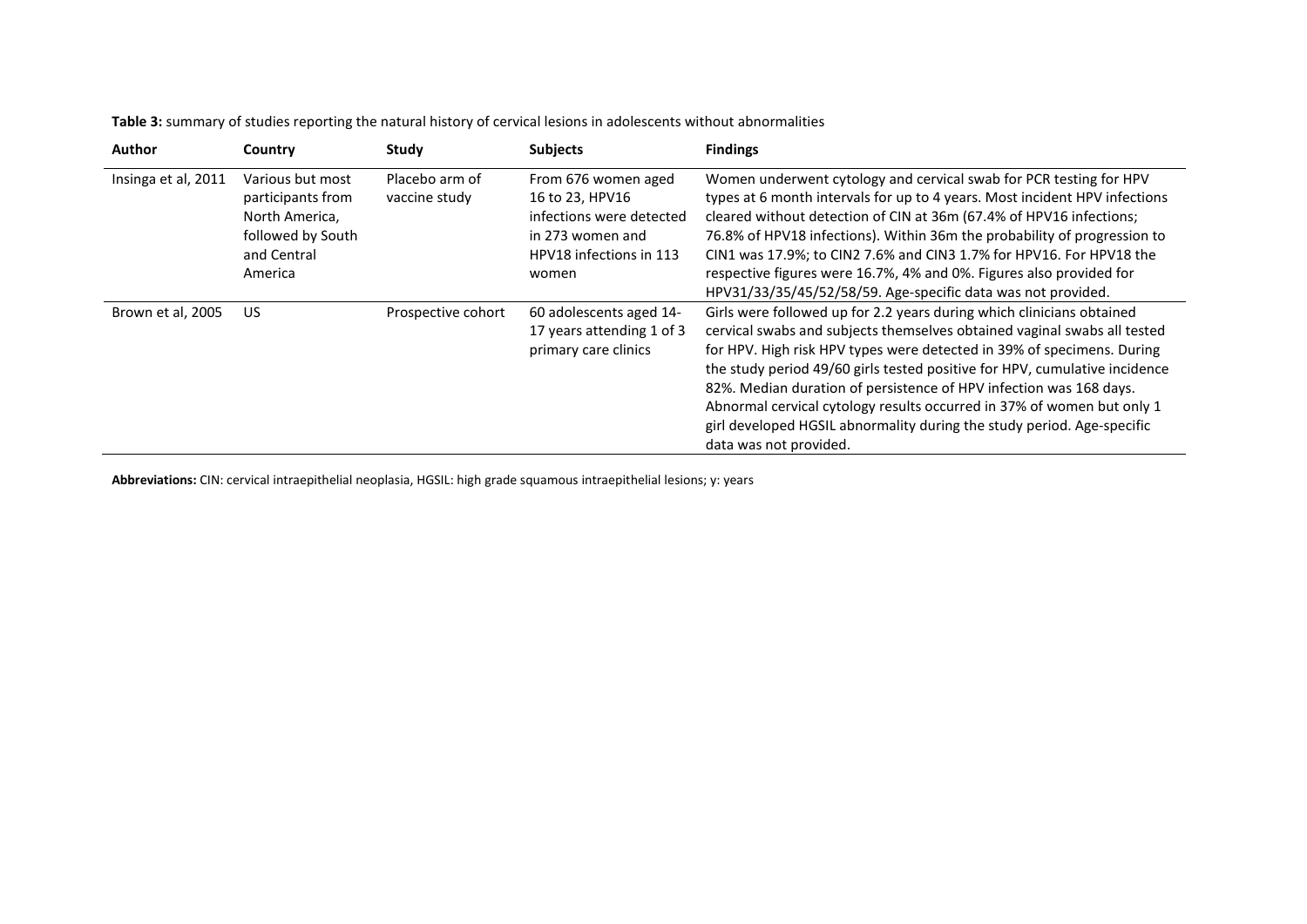## **References**

Benard VB, Watson M, Castle PE, et al. Cervical carcinoma rates among young females in the United States. Obstet Gynecol. 2012; 120:1117–23.

Brown DR, Shew ML, Qadadri B, Neptune N, Vargas M, Tu W, Juliar BE, Breen TE, Fortenberry JD. A longitudinal study of genital human papillomavirus infection in a cohort of closely followed adolescent women. J Infect Dis. 2005 Jan 15;191(2):182-92.

Case AS, Rocconi RP, Straughn JM Jr, Wang W, Roark K, Waltman EE, Huh WK. Cervical intraepithelial neoplasia in adolescent women: incidence and treatment outcomes. Obstet Gynecol. 2006 Dec;108(6):1369-74.

Castanon A, Leung VM, Landy R, Lim AW, Sasieni P. Characteristics and screening history of women diagnosed with cervical cancer aged 20-29 years. Br J Cancer. 2013 Jul 9;109(1):35-41.

Fuchs K, Weitzen S, Wu L, et al: Management of cervical intraepithelial neoplasia 2 in adolescent and young women. J Pediatr Adolesc Gynecol 2007; 20:269.

Insinga RP, Perez G, Wheeler CM, et al: Incident cervical HPV infections in young women: transition probabilities for CIN and infection clearance. Cancer Epidemiol Biomarkers Prev 2011; 20:287

International Collaboration of Epidemiological Studies of Cervical Cancer. Cervical carcinoma and sexual behavior: collaborative reanalysis of individual data on 15,461 women with cervical carcinoma and 29,164 women without cervical carcinoma from 21 epidemiological studies. Cancer Epidemiol Biomarkers Prev. 2009 Apr;18(4):1060-9.

Louie KS, de Sanjose S, Diaz M, Castellsagué X, Herrero R, Meijer CJ, Shah K, Franceschi S, Muñoz N, Bosch FX; International Agency for Research on Cancer Multicenter Cervical Cancer Study Group. Early age at first sexual intercourse and early pregnancy are risk factors for cervical cancer in developing countries. Br J Cancer. 2009 Apr 7;100(7):1191-7.

Massad SL, Markwell S, Cejtin HE, Collins Y. Risk of high-grade cervical intraepithelial neoplasia among young women with abnormal screening cytology. J Low Genit Tract Dis. 2005 Oct;9(4):225-9.

Monteiro DL, Trajano AJ, Russomano FB, et al: Prognosis of intraepithelial cervical lesion during adolescence in up to two years of follow-up. J Pediatr Adolesc Gynecol 2010; 23:230